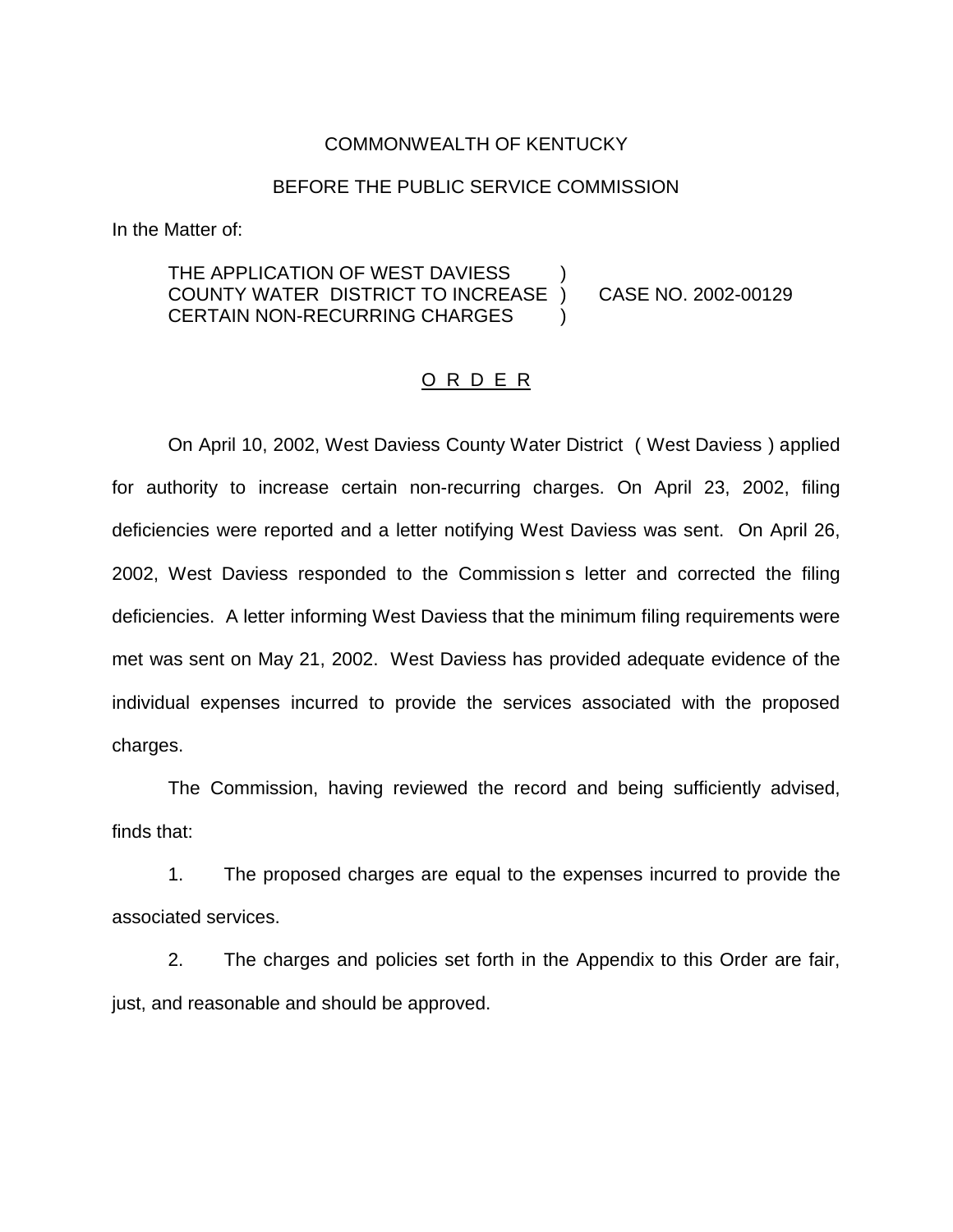IT IS THEREFORE ORDERED that:

1. The charges in the Appendix are approved for services rendered on and after the date of this Order.

2. The proposed tariff sheets filed by West Daviess are approved as filed.

Done at Frankfort, Kentucky, this 24<sup>th</sup> day of May, 2002.

By the Commission

ATTEST:

Rowhen Deputy Executive Director